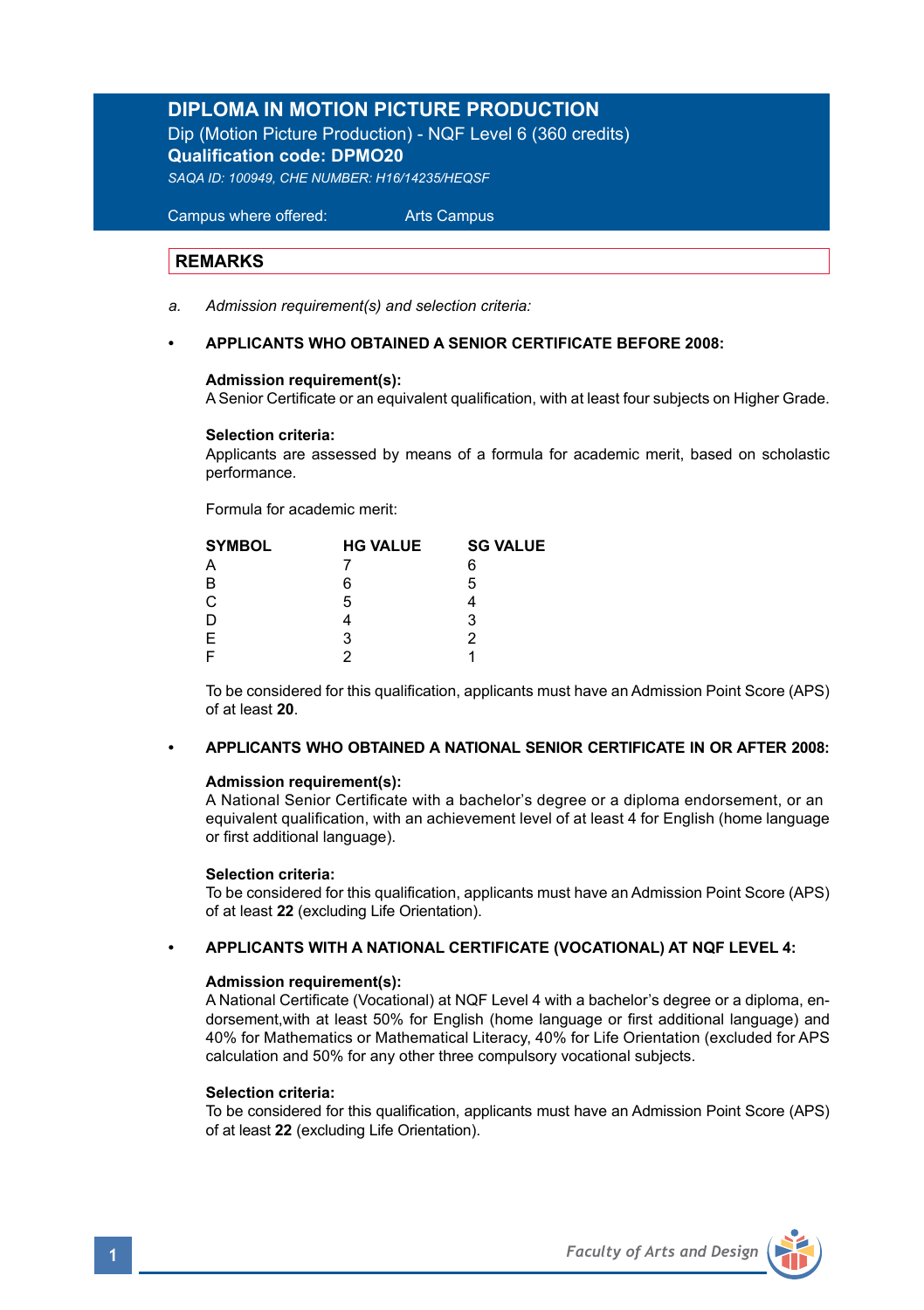*b. Assessment procedure(s):* 

 Admission is based on APS score, an artistic submission, and a personal interview. The APS will contribute 40%, the artistic submission will contribute 40% and the interview will contribute 20% of the final score.

 Acceptance is subject to available capacity according to the Student Enrolment Plan (SEP). Once a programme is full, a waiting list will be in place to provide an opportunity for applicants to fill places of those who did not register on time. Applicants will be informed of their status per official letter from the Office of the Registrar, alternatively, they can check their application status on the TUT website, www.tut.ac.za.

- *c. Recognition of Prior Learning (RPL), equivalence and status:* See Chapter 30 of Students' Rules and Regulations.
- *d. Intake for the qualification:* January only.
- *e. Minimum duration:* Three years.
- *f. Presentation:* Day classes.
- *g. Exclusion and readmission:* See Chapter 2 of Students' Rules and Regulations.
- *h. WIL in Motion Picture Production (Work-Integrated Learning):* See Chapter 5 of the Students' Rules and Regulations for more information.

# **CURRICULUM**

# **FIRST YEAR**

| <b>CODE</b>          | <b>MODULE</b>                                                          | <b>NQF-L</b> | <b>CREDIT</b> | <b>PREREQUISITE MODULE(S)</b> |
|----------------------|------------------------------------------------------------------------|--------------|---------------|-------------------------------|
| 32P115D              | Communication for Academic<br>Purposes (first-semester module)         | (5)          | (10)          |                               |
| AFC105D              | African Film and Criticism I                                           | (5)          | (16)          |                               |
| CPY125D              | Computer Literacy (block module, (5)<br>offered in the first semester) |              | (10)          |                               |
| <b>INL125D</b>       | Information Literacy (block<br>module)                                 | (5)          | (2)           |                               |
| LFS125X              | Life Skills (block module)                                             | (5)          | (2)           |                               |
| <b>MPX105D</b>       | Motion Picture Producing I                                             | (5)          | (20)          |                               |
| <b>SND105D</b>       | Sound I                                                                | (5)          | (15)          |                               |
|                      | plus three of the following modules:                                   |              |               |                               |
| CNY105D              | Cinematography I                                                       | (5)          | (15)          |                               |
| DRC105D              | Directing I                                                            | (5)          | (15)          |                               |
| <b>EDN105D</b>       | Editing I                                                              | (5)          | (15)          |                               |
| SCW <sub>105</sub> D | Scriptwriting I                                                        | (5)          | (15)          |                               |
|                      | TOTAL CREDITS FOR THE FIRST YEAR.                                      |              | 120           |                               |
| <b>SECOND YEAR</b>   |                                                                        |              |               |                               |
| <b>CODE</b>          | <b>MODULE</b>                                                          | <b>NOF-L</b> | <b>CREDIT</b> | <b>PREREQUISITE MODULE(S)</b> |

| AFC206D African Film and Criticism II | (15) | African Film and Criticism I |
|---------------------------------------|------|------------------------------|
|                                       |      |                              |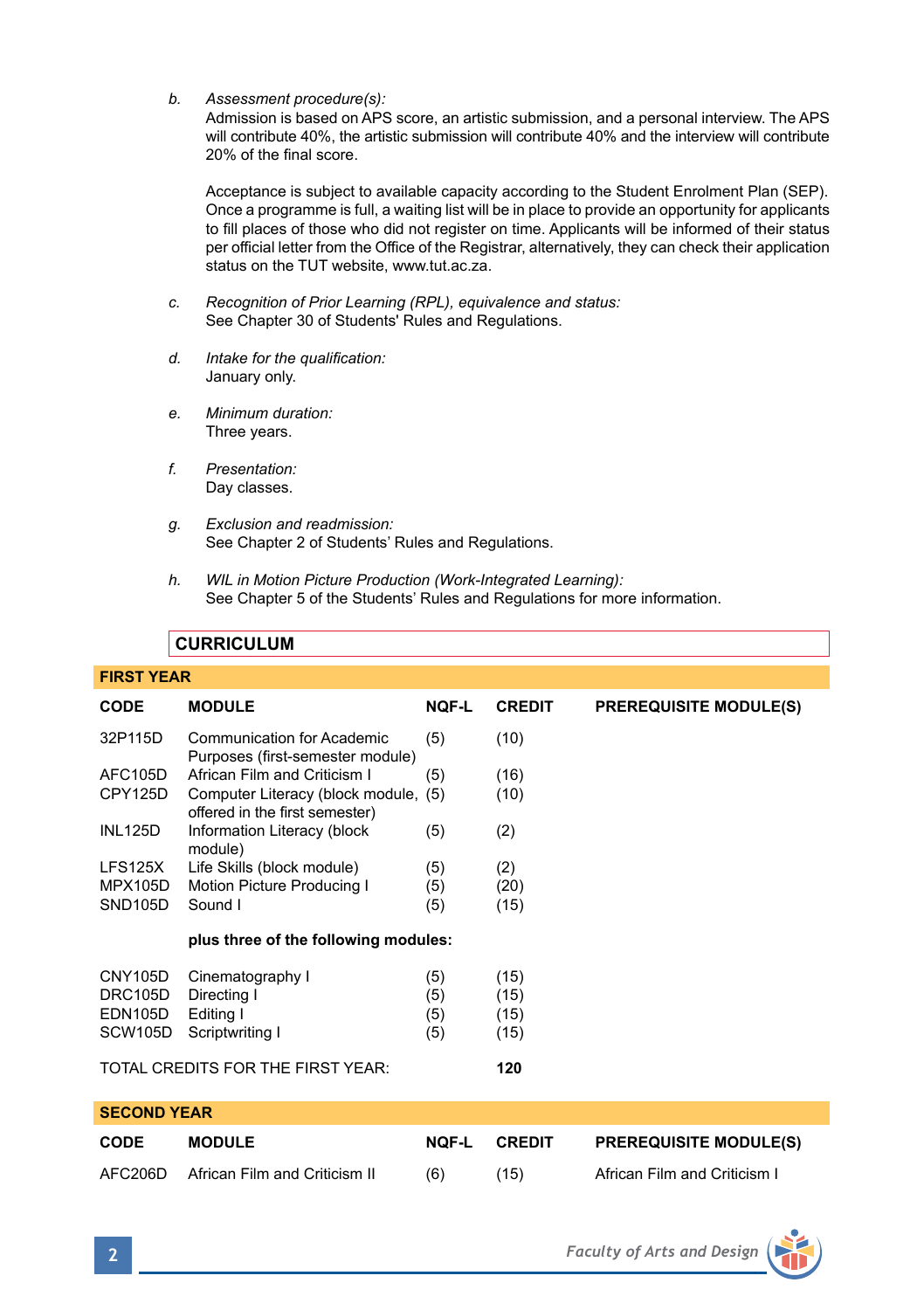| other modules. (Total notional time: 160 hours)                                                                                                                             |                              |
|-----------------------------------------------------------------------------------------------------------------------------------------------------------------------------|------------------------------|
| AFRICAN FILM AND CRITICISM II (AFC206D)<br>(Module custodian: Department of Visual Communication)                                                                           | <b>CONTINUOUS ASSESSMENT</b> |
| African motion picture analysis, analysis of world and African films to identify and consolidate knowledge ac-<br>quired in other modules. (Total notional time: 150 hours) |                              |
|                                                                                                                                                                             |                              |
| CINEMATOGRAPHY I (CNY105D)<br>(Module custodian: Denartment of Visual Communication)                                                                                        | <b>CONTINUOUS ASSESSMENT</b> |

# *(Module custodian: Department of Visual Communication)*

Camera technology, optics and lighting, basic shots, angles, composition and movement. (Total notional time: 150 hours)

# **MODULE INFORMATION (OVERVIEW OF SYLLABUS)**

The syllabus content is subject to change to accommodate industry changes. Please note that a more detailed syllabus is available at the department or in the study guide that is applicable to a particular module. At time of publication, the syllabus content was defined as follows:

# **A**

# **AFRICAN FILM AND CRITICISM I (AFC105D) CONTINUOUS ASSESSMENT**

*(Module custodian: Department of Visual Communication)*

World and African motion picture history, analysis of films to identify and consolidate knowledge acquired in other modules. (Total n

# **AFRICAN FILM AND CRITICISM II (AFC206D) CONTINUOUS ASSESSMENT**

| Faculty of Arts and Design |  |
|----------------------------|--|
|                            |  |



MPX306D Motion Picture Producing III (6) (20) Motion Picture Producing II WMP306D WIL in Motion Picture Production (6) (60)

|                                          | plus three of the following modules:                                    |                          |                              |                                                                     |  |
|------------------------------------------|-------------------------------------------------------------------------|--------------------------|------------------------------|---------------------------------------------------------------------|--|
| CNY306D<br>DRC306D<br>EDN306D<br>SCW306D | Cinematography III<br>Directing III<br>Editing III<br>Scriptwriting III | (6)<br>(6)<br>(6)<br>(6) | (10)<br>(10)<br>(10)<br>(10) | Cinematography II<br>Directing II<br>Editing II<br>Scriptwriting II |  |
|                                          | TOTAL CREDITS FOR THE THIRD YEAR:                                       |                          | 120                          |                                                                     |  |
| TOTAL CREDITS FOR THE QUALIFICATION.     |                                                                         |                          | 360                          |                                                                     |  |

# SND206D Sound II (6) (15) Sound I MPX206D Motion Picture Producing II (6) (30) Motion Picture Producing I **plus three of the following modules:**  CNY206D Cinematography II (6) (20) Cinematography I<br>DRC206D Directing II (6) (20) Directing I DRC206D Directing II (6) (20) Directing I<br>
EDN206D Editing II (6) (20) Editing I EDN206D Editing II (6) (20) Editing I SCW206D Scriptwriting II (6) (20) Scriptwriting I TOTAL CREDITS FOR THE SECOND YEAR: **120 THIRD YEAR CODE MODULE NQF-L CREDIT PREREQUISITE MODULE(S)** EMO315D Entrepreneurship I (first-semester (5) (10) module)

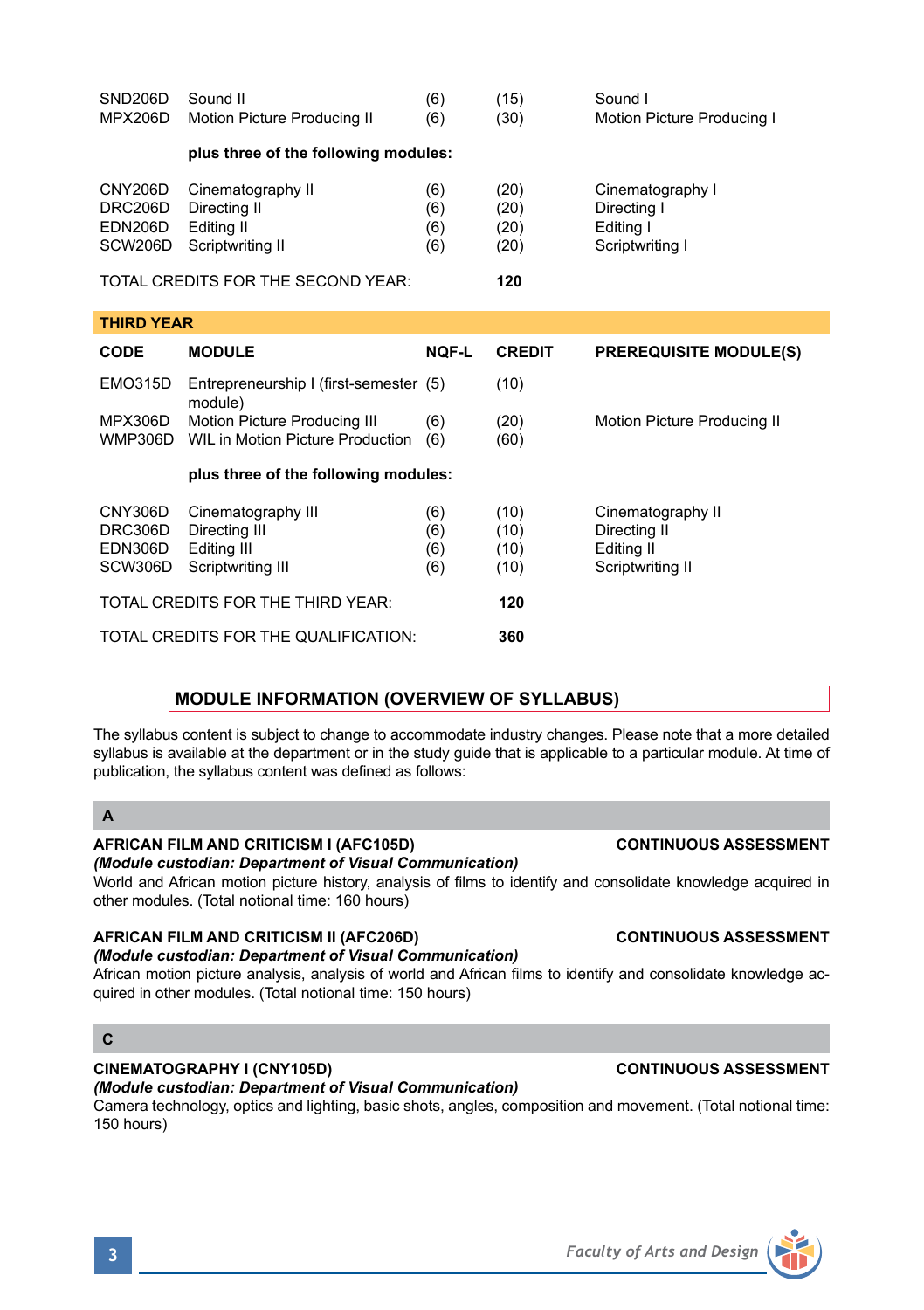# *(Module custodian: Department of Visual Communication)*

Shot breakdown, composition, camera angles, continuity, mood lighting, camera movements, mounts and grips. (Total notional time: 200 hours)

# **CINEMATOGRAPHY III (CNY306D) CONTINUOUS ASSESSMENT**

*(Module custodian: Department of Visual Communication)*

Advanced camera technique and lighting design. (Total notional time: 100 hours)

# **COMMUNICATION FOR ACADEMIC PURPOSES (32P115D) 1 X 3-HOUR PAPER**

# *(Module custodian: Department of Visual Communication)*

A workable knowledge of English is an essential skill for any graduate who is required to conduct themselves successfully in a professional working environment. This module will equip students with the competencies required to compose a selection of written texts related to communicating both internally and externally within a professional environment. In addition, the module includes strategies that are essential for the effective communication in various situations, including small groups to avoid unproductive conflict, a multicultural context, etc. (Total notional time: 100 hours)

# **COMPUTER LITERACY (CPY125D) CONTINUOUS ASSESSMENT**

# *(Module custodian: Department of Visual Communication)*

In this module, a blended learning approach will be followed, where the mode of delivery is both contact sessions and online learning. The theory component is facilitated online using myTUTor, while practical learning is facilitated through instructor-led and group-paced contact sessions supported by videos and other online content. After completing this module, candidates will be confident computer users with experience in using Graphical User Interface programs, skilled in spreadsheets software and the integration of the Microsoft Office suite, proficient in using the Apple Macintosh Computer and the Mac Operating System (MacOS); and competent in Adobe Creative Suite for applicable design tasks. (Total notional time: 100 hours)

# **D**

# **DIRECTING I (DRC105D) CONTINUOUS ASSESSMENT**

# *(Module custodian: Department of Visual Communication)*

Introduction to basic directing principles, directorial coverage of different content, directing various non-fiction genres, set procedures and post production. (Total notional time: 150 hours)

# **DIRECTING II (DRC206D) CONTINUOUS ASSESSMENT**

## *(Module custodian: Department of Visual Communication)*

Writer collaboration, script analysis, casting and rehearsals, actor behaviour, directing actors for camera, directing styles, directing actuality, plotting, subtexts and directing techniques. (Total notional time: 200 hours)

# **DIRECTING III (DRC306D) CONTINUOUS ASSESSMENT**

### *(Module custodian: Department of Visual Communication)*

The director and the actor: Understanding actors, working with actors, casting and auditions, rehearsals, dramatic elements in the screenplay, organising action in a scene, staging a scene, managerial responsibilities and practical script analysis. (Total notional time: 100 hours)

# **E**

# *(Module custodian: Department of Visual Communication)*

An overview in the history of editing, the development of film language, editing terminology and technological developments in film is covered. The fundamentals of the editors role, production techniques, shooting styles and building a story line provide the foundation for editing non-fiction works including basic titling. The editing style of continuity, and compilation editing are practised to enhance visual narrative structure. Basics of editing preproduction and editing treatments are learned in support of practical productions. (Total notional time: 150 hours)

# **EDITING I (EDN105D) CONTINUOUS ASSESSMENT**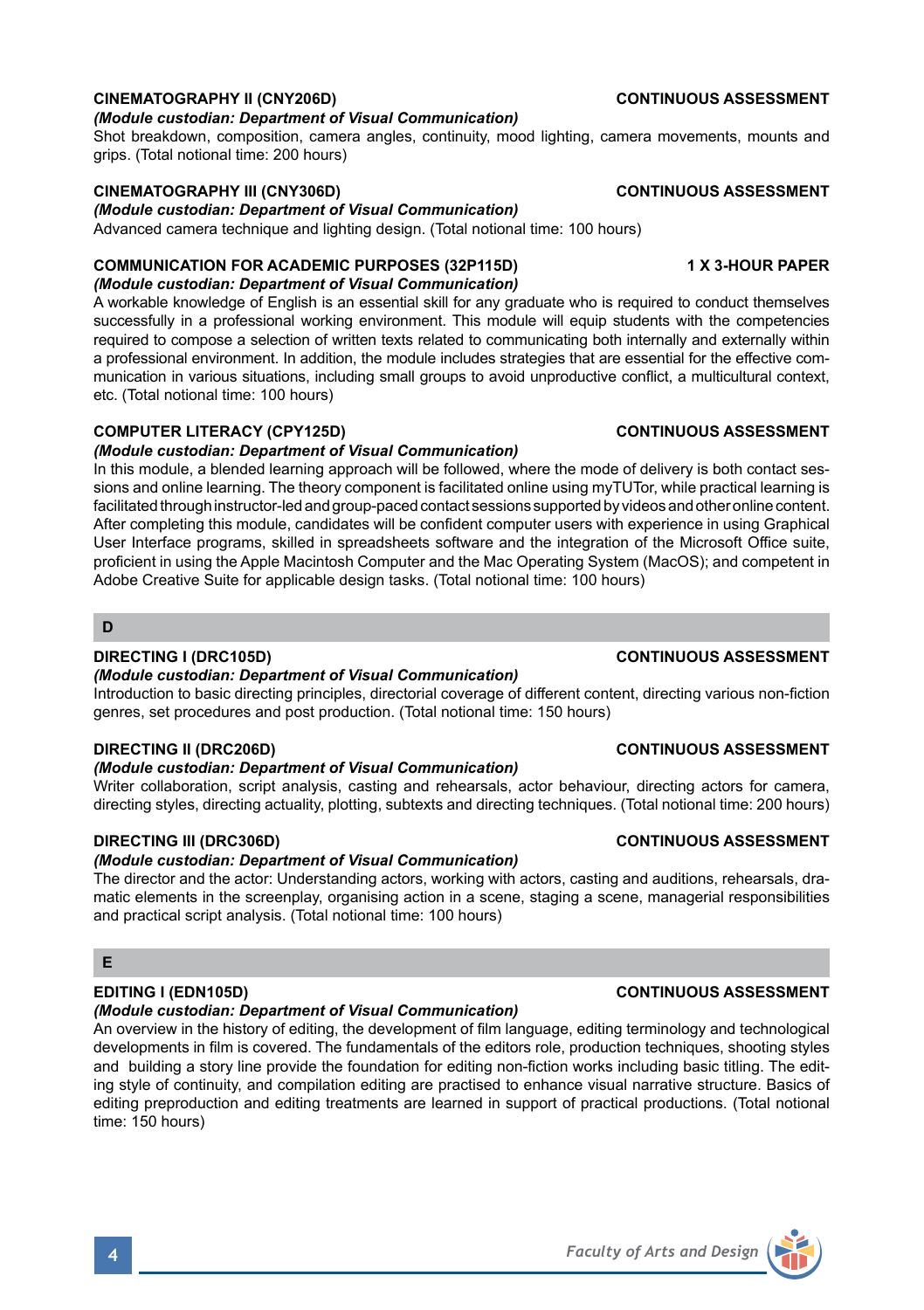## *(Module custodian: Department of Visual Communication)*

The module explores the editing process and phases of postproduction, editing styles are expanded to include montage theories, visual dynamics, nonlinear variants and new postproduction technologies. Editing previz techniques are covered to include script breakdown and planning for editing genre productions. Audio editing and track laying are covered together with fundamental knowledge in programme delivery. (Total notional time: 200 hours)

# **EDITING III (EDN306D) CONTINUOUS ASSESSMENT**

# *(Module custodian: Department of Visual Communication)*

Basic emotive editing techniques form the foundation for solving narrative problems and in-depth previsualisation work. Colour correction, colour grading, compositing basics and compression basics are practised to enhance the finishing phase of postproduction practical's. Post-production management and end-use applications are investigated for their effects on production and delivery values. (Total notional time: 100 hours)

# **ENTREPRENEURSHIP I (EMO315D) 1 X 3-HOUR PAPER**

### *(Module custodian: Department of Visual Communication)*

This module is concerned with the study of the basics of arts-based business principles and the application of entrepreneurial strategies specifically within the creative industries. In introducing these principles to the art student, this module will prepare the student for the world of work as a creative industries individual and novice entrepreneur in the discipline-related field. Arts-based business and ethical entrepreneurial practices are recognised as the foundations for good professional operations in entrepreneurship in the creative industries. (Total notional time: 100 hours)

## **I**

# **INFORMATION LITERACY (INL125D) CONTINUOUS ASSESSMENT**

# *(Module custodian: Directorate of Library and Information Services)*

Introduction of information literacy. Development of a search strategy and application of a search string to search engines and academic databases. Evaluation of information sources. Ethical and legal use of information. (Total notional time: 20 hours)

# **L**

# **LIFE SKILLS (LFS125X) CONTINUOUS ASSESSMENT**

# *(Module custodian: Directorate of Student Development and Support)*

Personal, socio-emotional and academic skills development for students in higher education. This module includes 1. Intra- and interpersonal skills (e.g. emotional intelligence, relationships, and conflict management); 2. General study skills (e.g. time management, goal setting, learning styles); 3. Health and wellness (e.g. HIV/ AIDS, GBV issues, substance abuse); 4. Student life and adjustment (e.g. identity development, adjusting to a higher education environment); and 5. Financial management. (Total notional time: 20 hours)

# **M**

# **MOTION PICTURE PRODUCING I (MPX105D) CONTINUOUS ASSESSMENT**

# *(Module custodian: Department of Visual Communication)*

The principles of initiating and producing motion picture productions, as well as the production of introductory practical motion picture projects submitted for evaluation, in the form of sequence exercises and short nonfiction productions. (Total notional time: 200 hours)

# **MOTION PICTURE PRODUCING II (MPX206D) CONTINUOUS ASSESSMENT**

*(Module custodian: Department of Visual Communication)* The principles of producing motion picture productions, as well as the production of intermediate level practical motion picture projects submitted for evaluation in the form of short promotional productions and short dramatic works of fiction. (Total notional time: 300 hours)

# **EDITING II (EDN206D) CONTINUOUS ASSESSMENT**